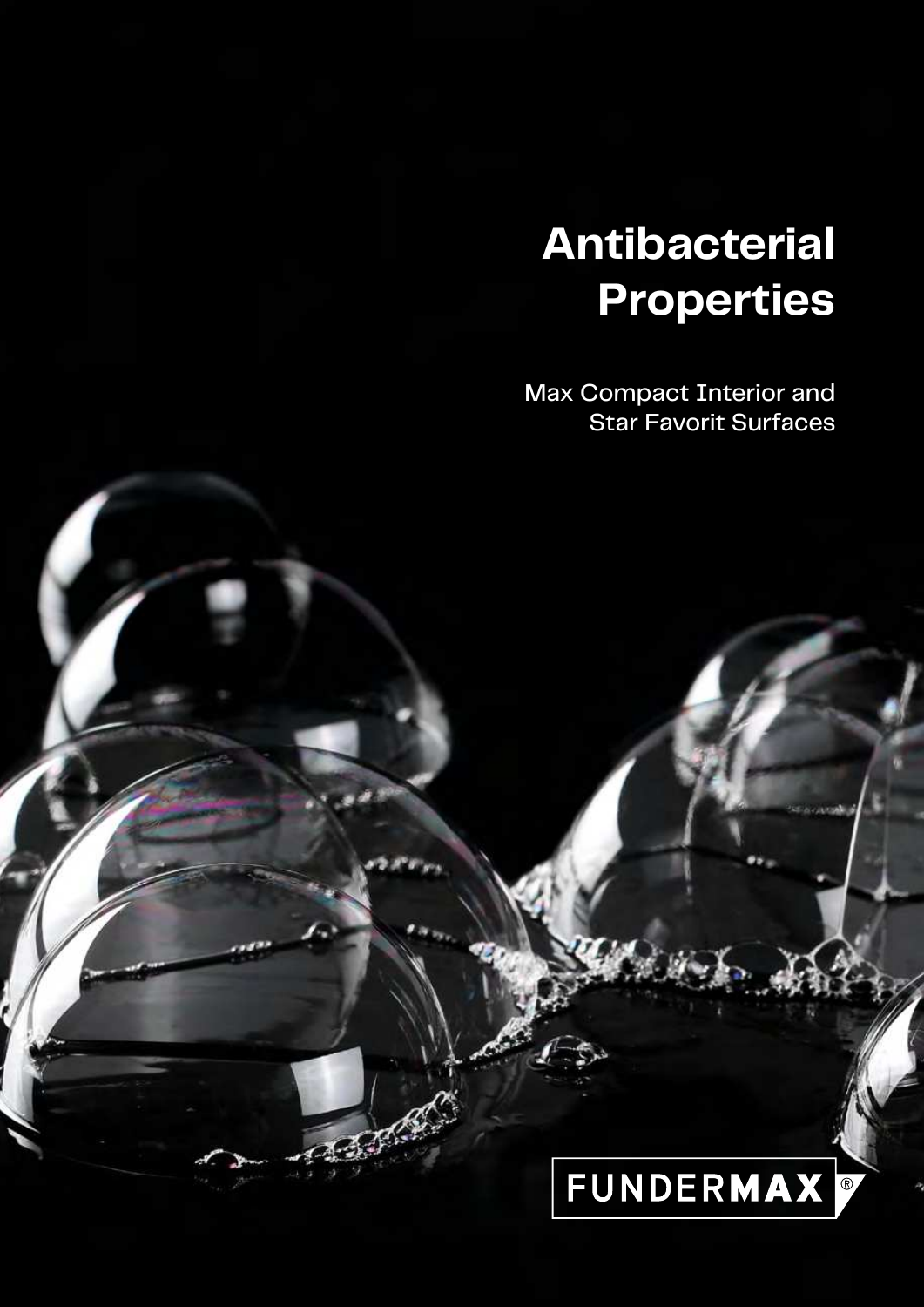

FOTO: ARCHITEKT PRODUKCIJA 004 DAVOR KATUSIC, D.I.A. AND TEAM

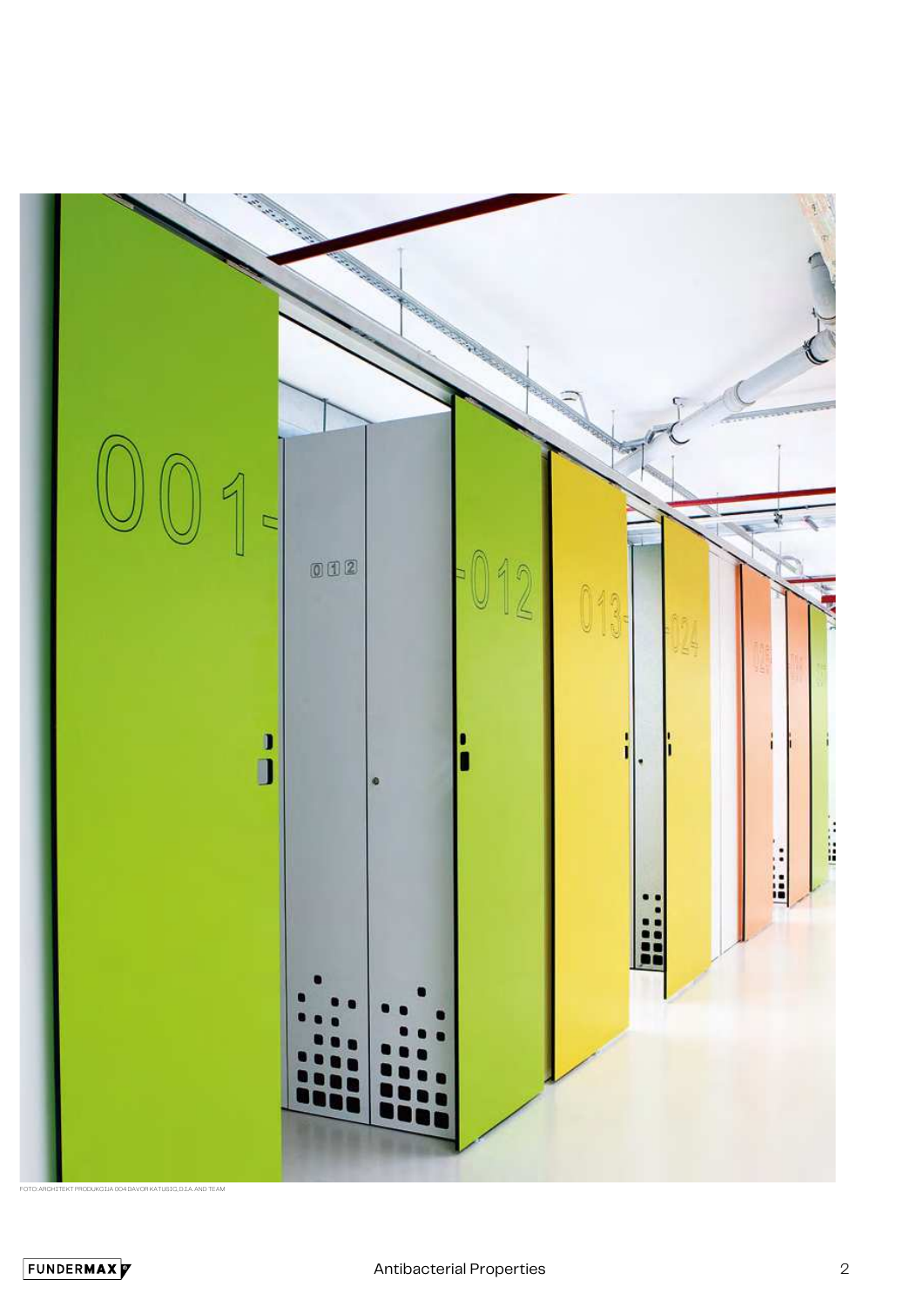## **ANTIBACTERIAL PROPERTIES MORE IMPORTANT THAN EVER.**

#### **When the demands are high, only the best is good enough.**

We are faced with new demands when realizing projects. Antibacterial properties and the professional disinfection of surfaces play an important role in both public and private areas.

Multi-resistant germs and bacteria can settle anywhere, which is why sensitive applications require surfaces with increased antibacterial properties.

The most effective and best means of hygiene however, is and will always be effective, regular cleaning. This also requires the materials used to be more resistant to aggressive or acidic cleaning agents such as limescale removers, sanitary cleaners and disinfectants.



#### **For Fundermax and our products, this means:**

- Higher reliability thanks to a permanently hygienically sealed surface that can withstand constant disinfection
- Plus guaranteeing additional design freedom with regard to shapes and designs

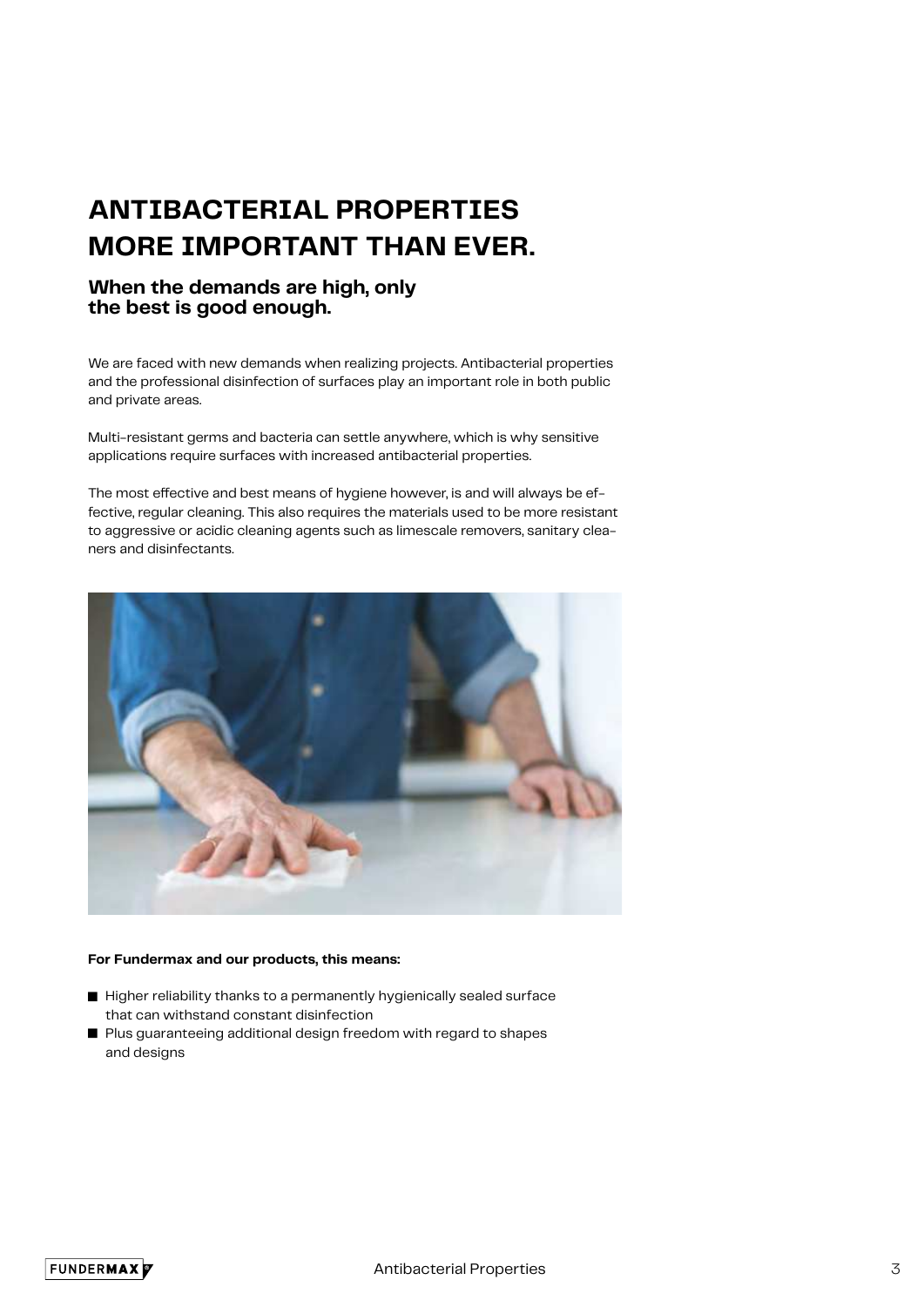## **CERTIFIED SURFACES**

**Max Compact Interior and Star Favorit** panels were developed precisely for these requirements. They have distinctive hygienic, antibacterial properties that have been tested and certified. Thanks to the melamine resin coating, the panel surface helps prevent the growth of germs and bacteria. Max Compact Interior panels are also tested for food safety.

In contrast to other products on the market, Fundermax does not use various additives such as zinc, silver or copper ions to prevent bacteria from multiplying. Fundermax offers **HPL-Compact and Star Favorit panels with a completely closed surface**. This helps prevent bacterial growth. Ions are also prevented from diffusing out of the panel to the surface. After 24 hours, 99.9% of the bacteria and germs on the surfaces have died.

This value is determined by a specific test procedure in accordance with ISO 22196-07. This is how a reduction value is calculated after 24 hours: Different bacterial cultures are applied to the surface. After 24 hours the reduction value is measured, which provides the percentage rating for antibacterial effectiveness.





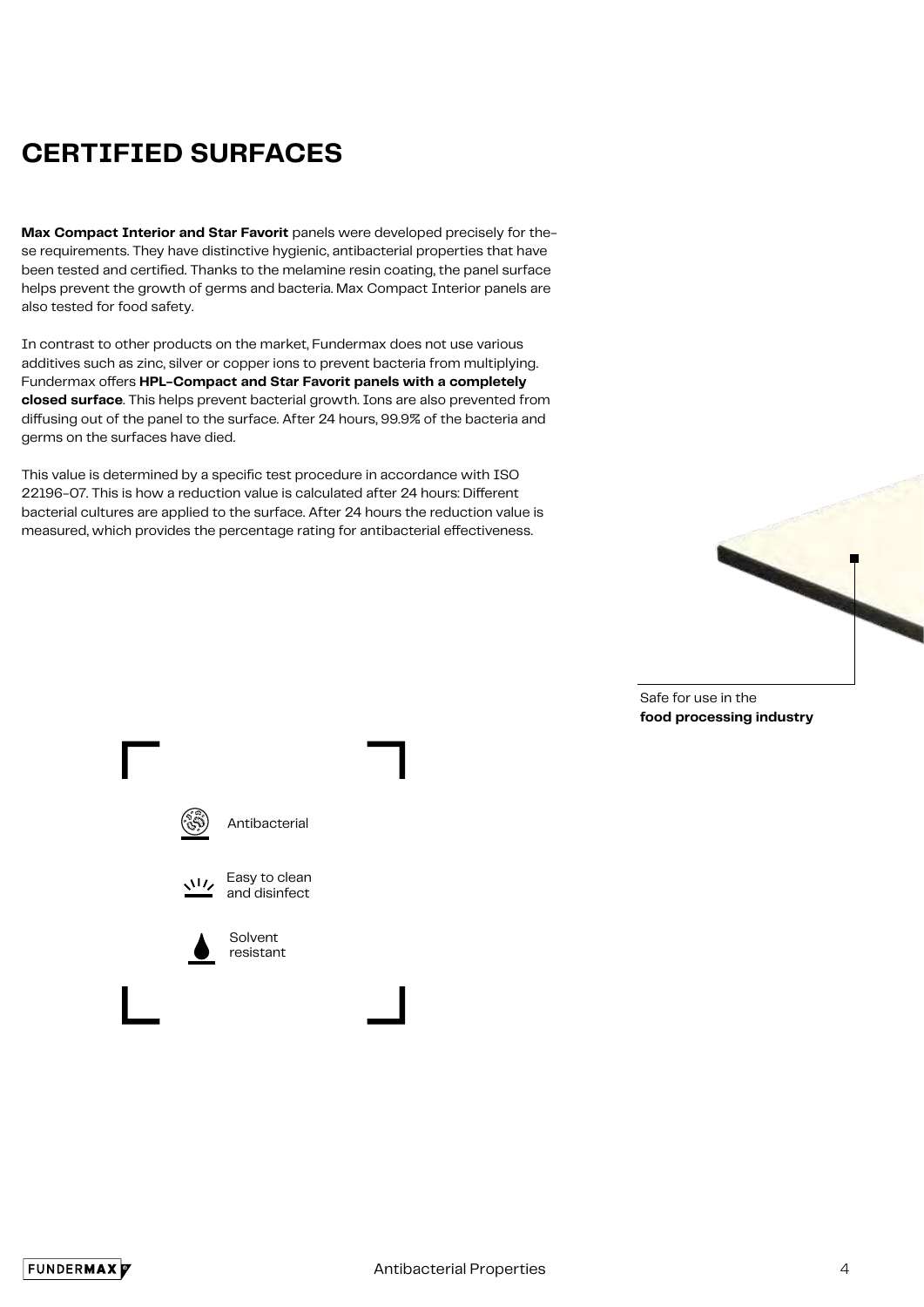#### **Advantages of a Closed Surface:**



Permanent resistance to regular **disinfection**. The surface is not affected

#### **ADDITIONAL REQUIREMENTS FOR THE SURFACES**

#### **Some places simply demand more:**

- **More reliability with a permanent hygienic closed surface**
- Easy to clean and disinfect
- Scratch and heat-resistant
- Durable and resistant
- **More freedom when it comes to colors and designs**

Fundermax offers this antibacterial protection in a variety of options from a wide range of products with many designs and different surfaces.

You can find more information about our different designs and surfaces on our website at: **www.fundermax.at/interior**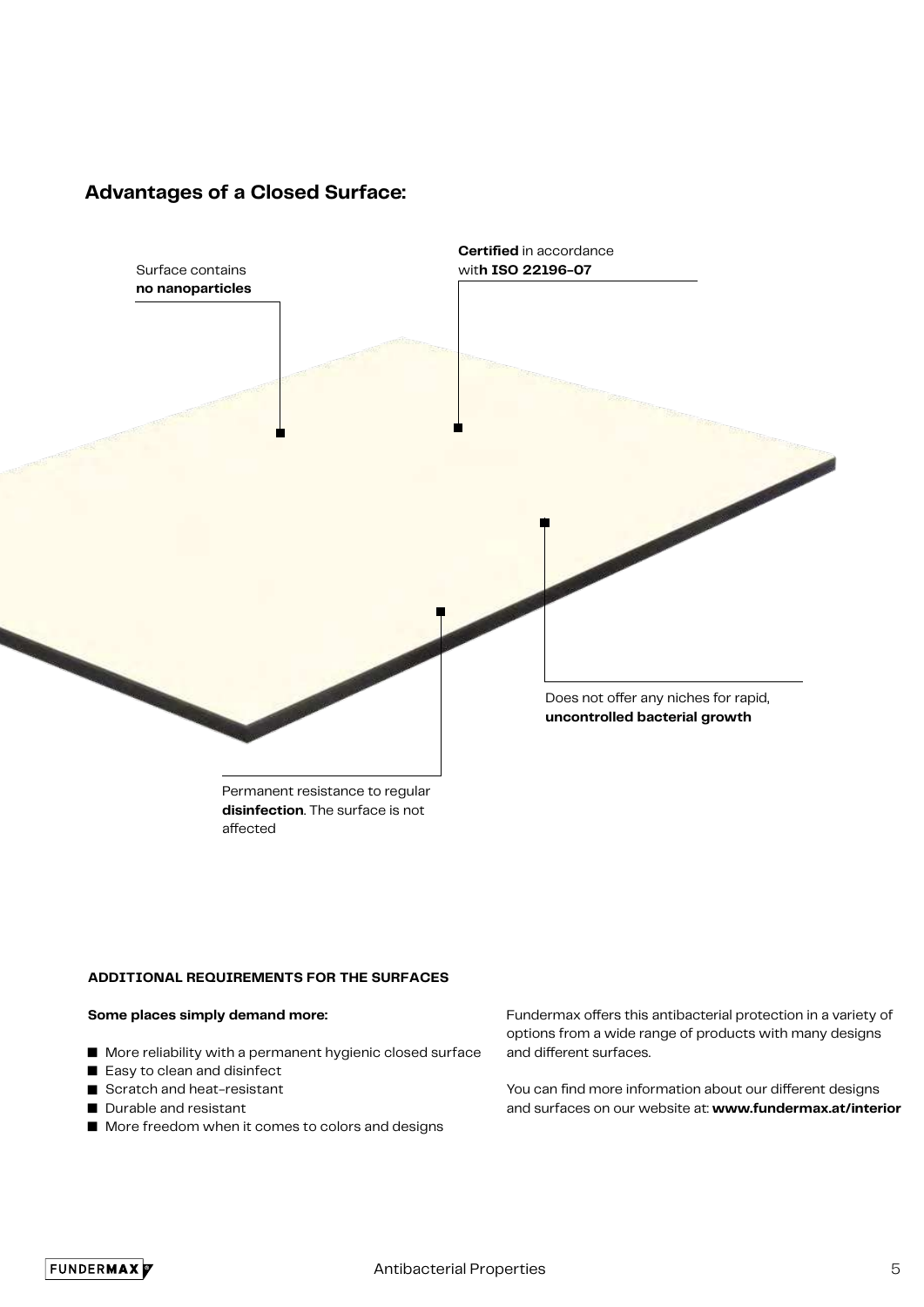### **Areas of Application**

The areas of application are varied and wide. Regardless of whether it is **for public areas or private areas**. Hygienic and antibacterial surfaces are an absolute must, especially in today's world.

- **E** Hygiene-sensitive and highly frequented public areas such as hospitals, laboratories, medical practices, retirement homes, swimming pools, schools, commercial kitchens and the food industry.
- $\blacksquare$  Antibacterial protection in private areas, especially in wet rooms or kitchen areas, for worktops, fronts and seamless back walls.







Especially in these highly sensitive areas, the surfaces must be cleaned regularly following the prescribed criteria. Otherwise dirt and biofilms will remain and inhibit the antibacterial properties. Only then can the surface be properly disinfected.

This too, was tested: **Fundermax surfaces remain permanently useable**. We tested our surfaces with all the common disinfectants recommended by the WHO, such as alcohols, aldehydes and quaternary compounds.

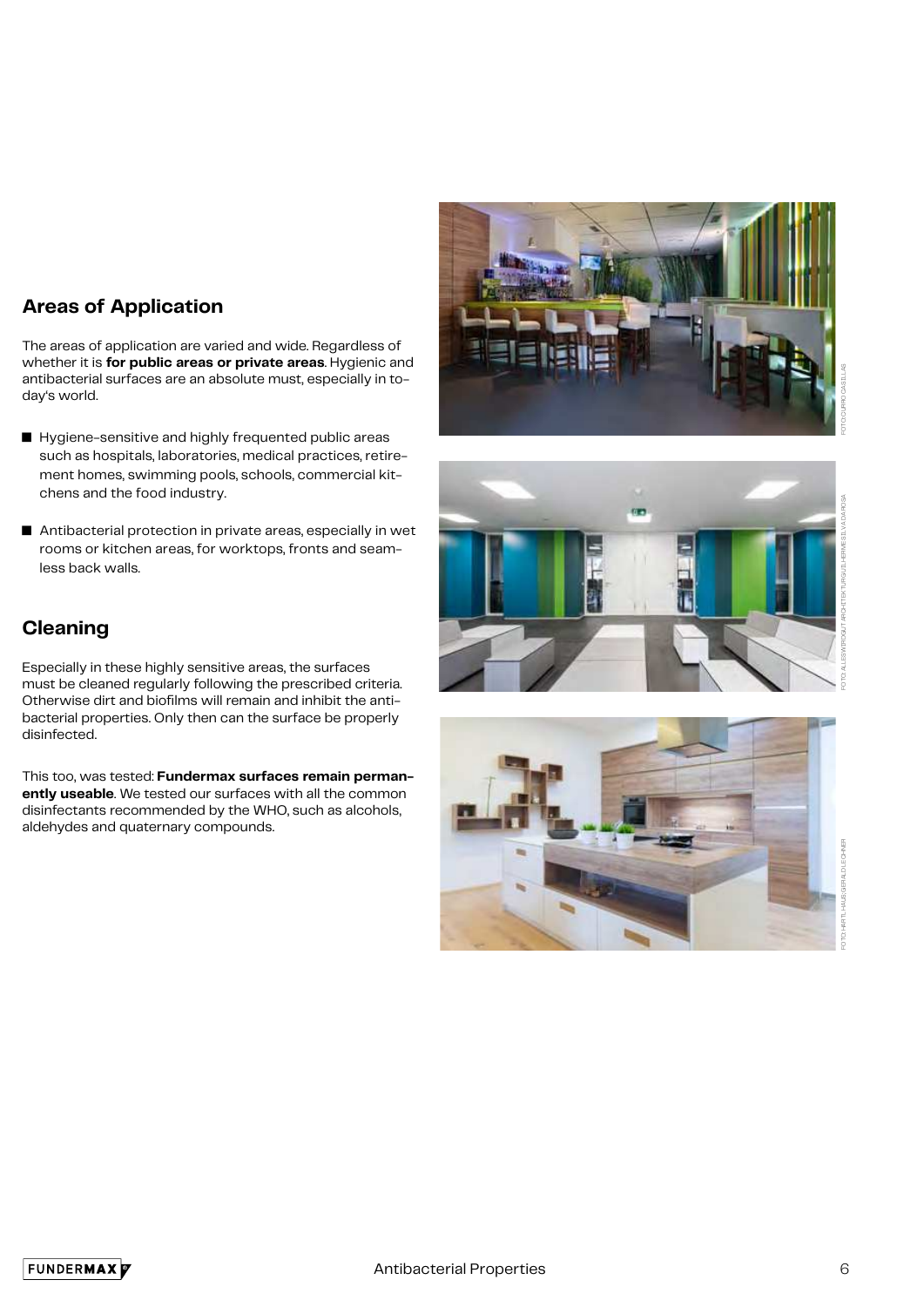

You can find out more about Max Compact Interior, Star Favorit and their surfaces on our website at: **www.fundermax.at/interior**.

You can find our delivery program under **www.fundermax.at/deliveryprogramme.**